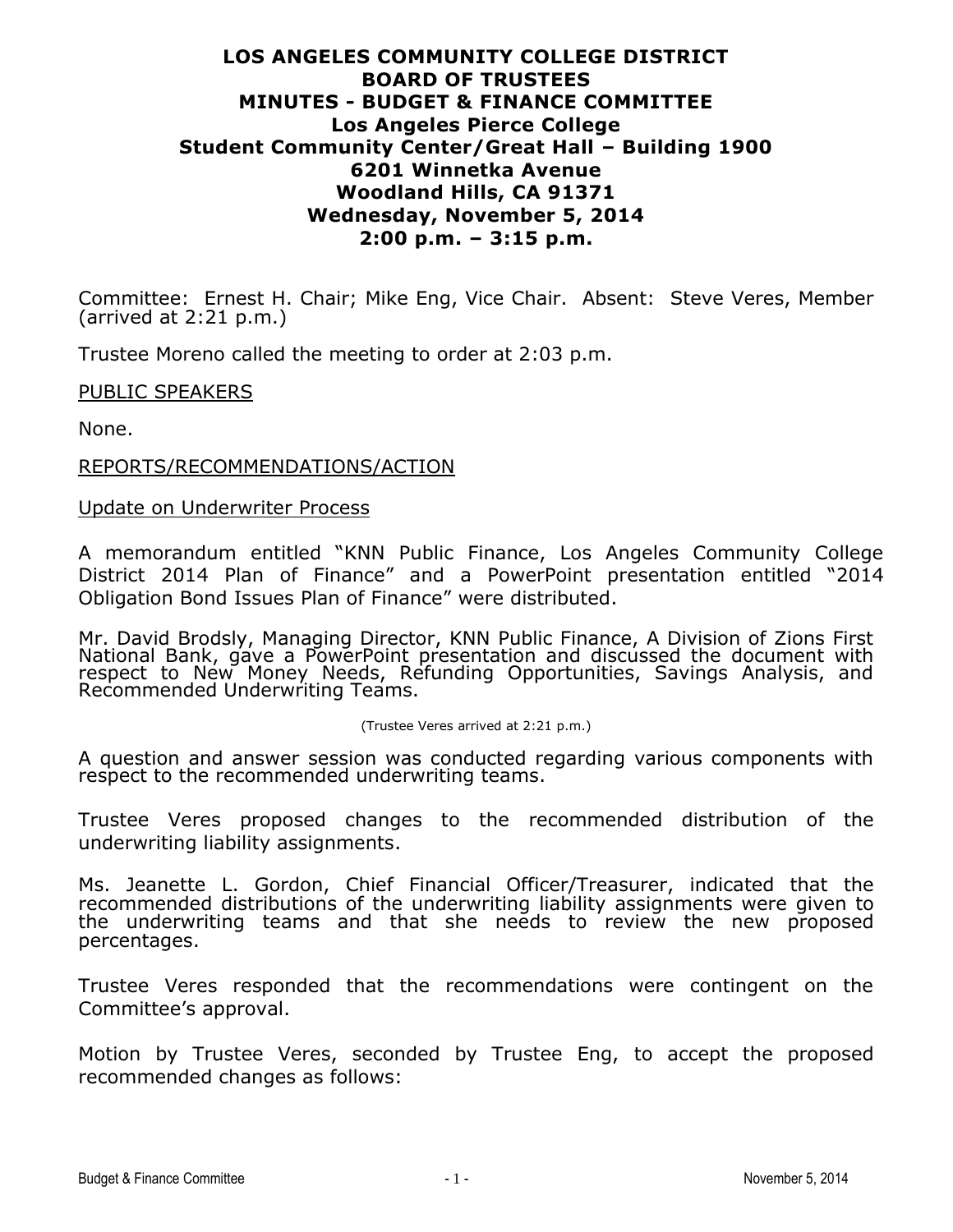Motion by Trustee Veres, seconded by Trustees Eng, to recommend to the full Board the adoption of Com. No. BF3 Resolutions Authorizing Issuance and Sale of General Obligation Bonds, Including Refunding Bonds" which is being presented for action at today's (11/5/2014) Board meeting.

*APPROVED: 3 Ayes*

• First Quarterly Report

Ms. Gordon distributed and discussed a document entitled "Budget & Finance Committee, 2014-15 First Quarter Financial Status Report, November 5, 2014" with respect to the Projected Ending Balance, 2014-15 FTES Funded Base and Budget Year Targets, 2014-15 Reserves, 2015-16 California Community College System Budget Request \$735 Million, Los Angeles Community College District (LACCD) 2015-16 Proposed Budget Planning Assumptions, and Budget Cautions and Concerns.

With respect to the Faculty Obligation Number (FON) Obligations and Penalties, Trustee Veres expressed his concern that the penalties paid by the LACCD are distributed to other community college districts. He requested that discussions be held with the District Academic Senate and the Los Angeles College Faculty Guild on how these funds can be returned and utilized by the LACCD for beneficial programs for faculty, or for serving the LACCD students, as opposed to the funds being distributed to other community college districts.

Update on Bank RFP

Ms. Gordon distributed and discussed a document entitled "Request for Proposal (RFP) Schedule" with respect to the schedule of events for the Banking Services RFP process.

With respect to the panel selection, Trustee Eng requested that the Committee be informed as to the process for the selection of the panel.

A question and answer session was held with respect to the Committee's authority to be involved in the selection of the panel as opposed to the Chancellor making a recommendation to the Committee. The Chancellor indicated that he would take this under advisement and that the Committee's inquiry is duly noted.

Update on Information Technology (IT) Expenditure Review

Mr. James D. O'Reilly, Chief Facilities Executive, Facilities Planning and Development, indicated that Trustee Moreno requested that an evaluation be conducted of the Measure J proceeds that were utilized for Connect LACCD projects. He discussed various components of the evaluation that were conducted regarding the expenditures of the Connect LACCD projects. He indicated that three draft opinions from three different law firms were obtained and that staff is currently reviewing the results. The final draft evaluation will be presented at the December 3, 2014 Committee meeting.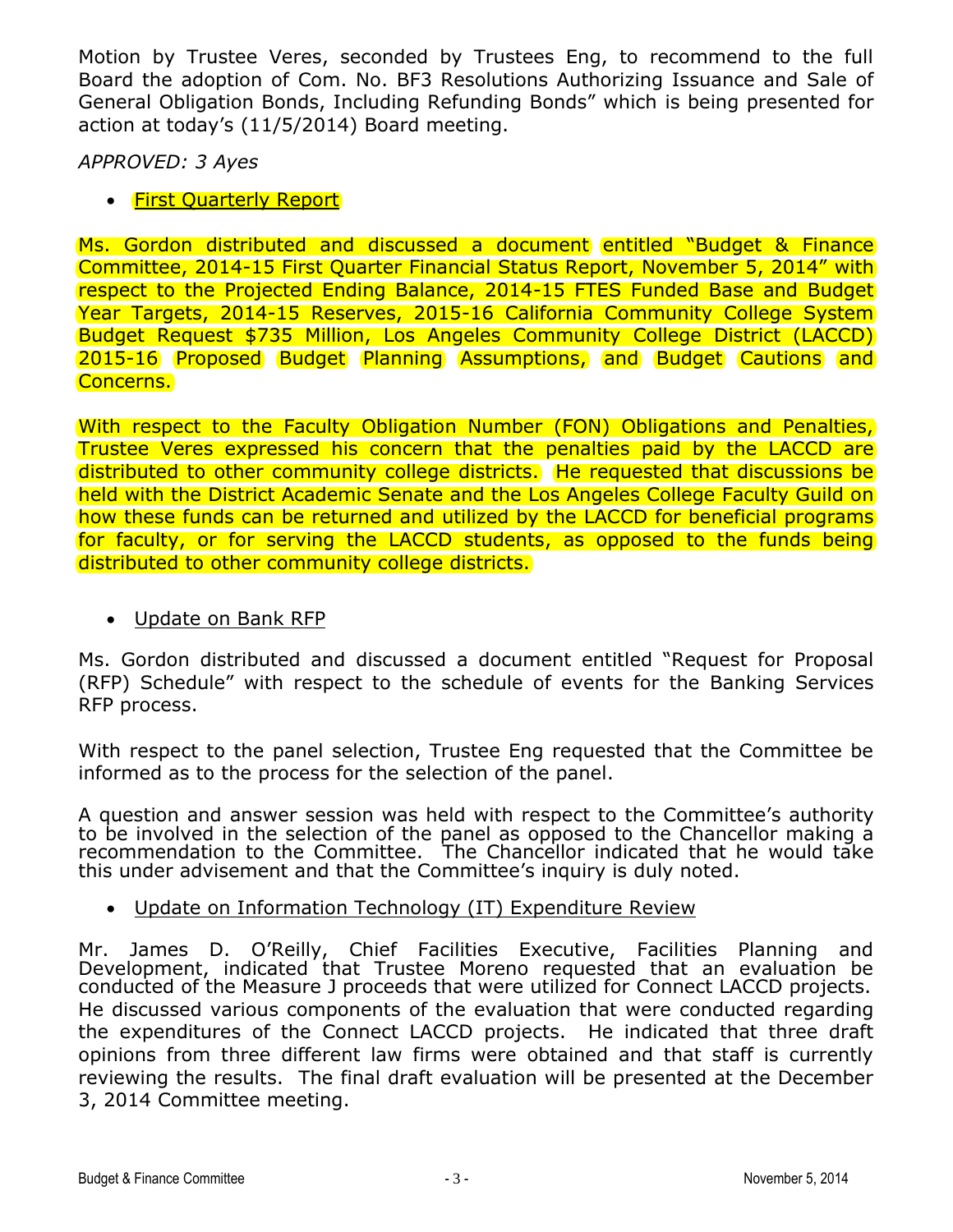#### **LOS ANGELES COMMUNITY COLLEGE DISTRICT BOARD OF TRUSTEES MINUTES - BUDGET & FINANCE COMMITTEE West Los Angeles College Fine Arts Building, Room 104 9000 Overland Avenue Culver City, CA 90230 Wednesday, March 11, 2015 2:15 p.m. – 3:15 p.m.**

Committee: Ernest H. Moreno, Chair; Mike Eng, Vice Chair; Steve Veres, Member

Trustee Moreno called the meeting to order at 2:20 p.m.

PUBLIC SPEAKERS

None.

REPORTS/RECOMMENDATIONS/ACTION

Enrollment Update

A document entitled "Enrollment Update, Budget & Finance Committee, March 11, 2015" was distributed.

Ms. Bobbi Kimble, Interim Vice Chancellor, Educational Programs and Institutional Effectiveness (EPIE), and Mr. Maury Pearl, Associate Vice Chancellor, EPIE, discussed the document with respect to the Spring 2015 Preliminary First Census Credit Enrollment data.

Trustee Moreno requested that the section count always be included in the Enrollment Update report.

A question and answer session was conducted regarding various components with respect to Spring 2015 Preliminary Census Credit Enrollment related to the 2014- 2015 final census data projection in the second period report.

• 2014-15 First Principal Apportionment (P-1) & 2013-14 Recal

A document entitled "2014-15 First Principal Apportionment (P1) & 2013-14 Recalculation" was distributed.

Ms. Jeanette L. Gordon, Chief Financial Officer/Treasurer, discussed the document with respect to the 2014-15 First Principal Apportionment (P1) and Fiscal Year 2013-14 State General Revenue Revision (Recalculation).

• Second Quarter Financial Projection by College

A document entitled "Los Angeles Community College District, 2014-15 Second Quarter Report Status, Budget and Expenditures Projection by College" was distributed.

Ms. Gordon discussed the 2014-15 Second Quarter Report with respect to the budget and expenditures projection by college.